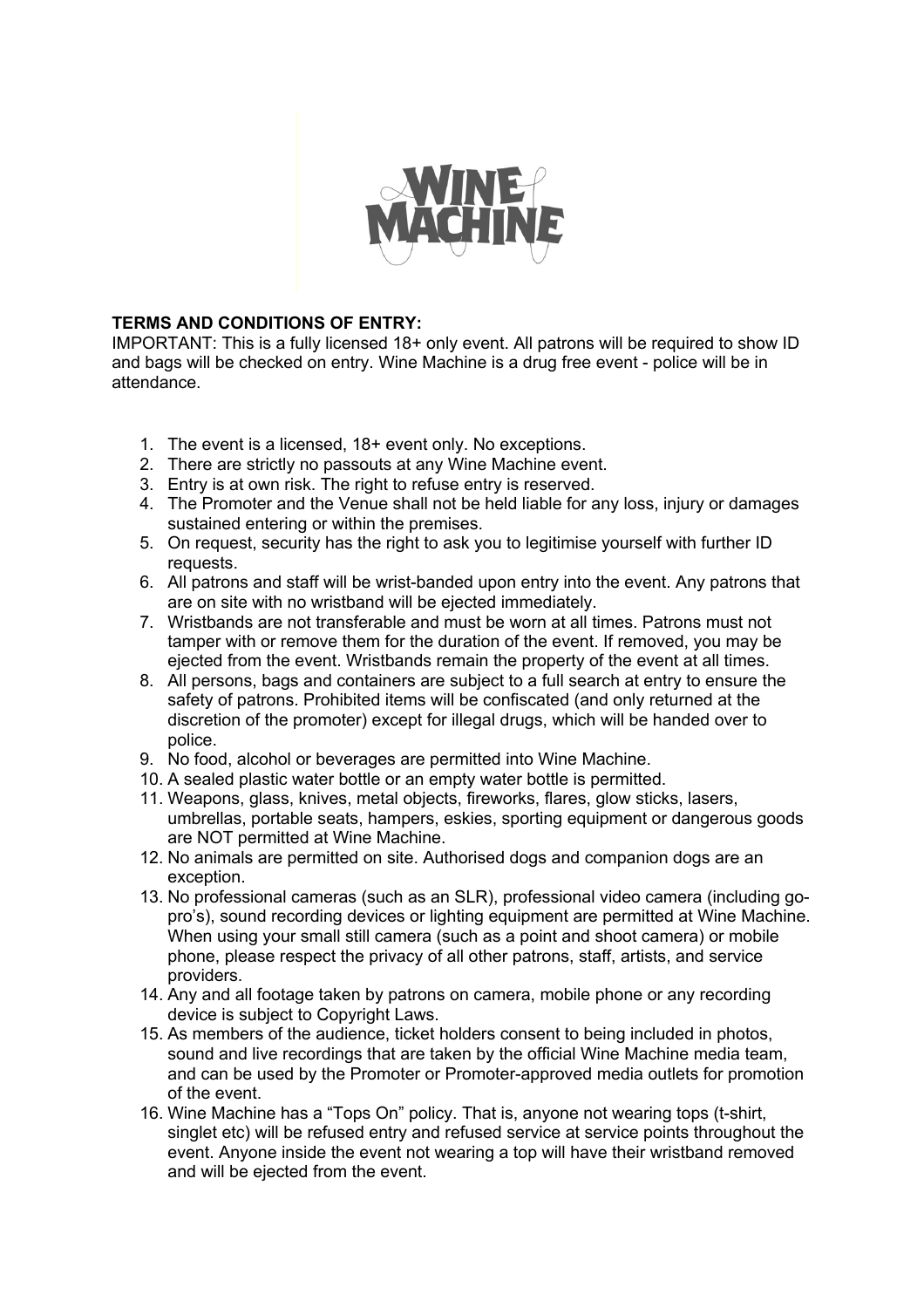- 17. Any intimidating or dangerous activities will not be tolerated and will result in ejection from the event, without the right to re-entry or refund. This includes; posturing or "surrounding" patrons, aggressive moshing, stage diving, crowd surfing or climbing. The Promoter accepts no liability for any injuries or damages caused by these activities.
- 18. Where rides are on site, rides will be ridden at patrons' own risk. The Promoter and event accept no responsibility or liability for any injuries or damages caused by these activities.
- 19. All patrons entering the event must be over the age of 18, and present valid photo ID (VALID Passport, VALID Australian Driver License or State specific proof of age card) and ticket. The Promoter reserves the right to refuse entry to any patron without appropriate identification.
- 20. Attendees from overseas (that is any country other than Australia) must bring their valid passport to gain entry. Overseas driver's license, student University and/or Public Transport cards will not be accepted.
- 21. The Promoter and the Venue will not take responsibility or liability for any personal property lost or damaged at Wine Machine, including cloaked items. Any lost property items handed in to Lost & Found will be held for one (1) day post-event only.
- 22. In case of an emergency evacuation or situation, please follow all official directives.
- 23. The Promoters or the event will not be held liable for any hearing damage or loss. Please use earplugs if necessary.
- 24. Please be aware that smoke, pyrotechnics, lasers and strobe lighting may be in use.
- 25. The Promoter reserves the right to change the line up and/or the date of the event without prior notification. In the event of a change, refunds will not be available.
- 26. In the event of cancellation prior to gates opening, including a cancellation that is a result of force majeure\* we will provide a refund of the ticket price paid, excluding any booking fees.
- 27. If you are evicted from the event or refused entry, your ticket will be cancelled and you will not be entitled to a re-entry or refund.
- 28. Please arrive and depart in an orderly fashion and respect our neighbours. Keep noise levels down and dispose of rubbish in bins provided.
- 29. Wine Machine will operate in accordance with all relevant state, territory and/or federal health Orders/Directives put in place to manage the public health risk of COVID-19. These Orders/Directives may impact and alter the operation of Wine Machine. The Promoter reserves the right to refuse entry to any patron who cannot comply with any operations that are put in place as a result of the Orders/Directives.
- 30. Entry to the event will be refused if the ticket is damaged, altered or defaced in any way or not purchased from an authorised point of sale. If the ticket is re-sold or transferred for profit or commercial gain, it will become void and the holder may be refused entry to, or ejected from the venue.
- 31. The right of admission is reserved and is also subject to the venue's terms of admission.
- 32. No refunds or exchanges will be given on any ticket, except as required under Australian Consumer Law. Incorrect purchases are NOT guaranteed a refund and are at the discretion of the Promoter.
- 33. Wine Machine goes ahead, rain or shine. No refunds will be given due to inclement weather.
- 34. There are no refunds on any unused tickets, if you or your invitees are asked/forced to leave, if you're unable to attend the event, if the event concludes before the advertised finish time or if you fail to adhere to any of the terms and conditions stated above, shown on your ticket or displayed on the premises.
- 35. The Promoter and the venue practices responsible service of alcohol. Ticket price does not include beverages.